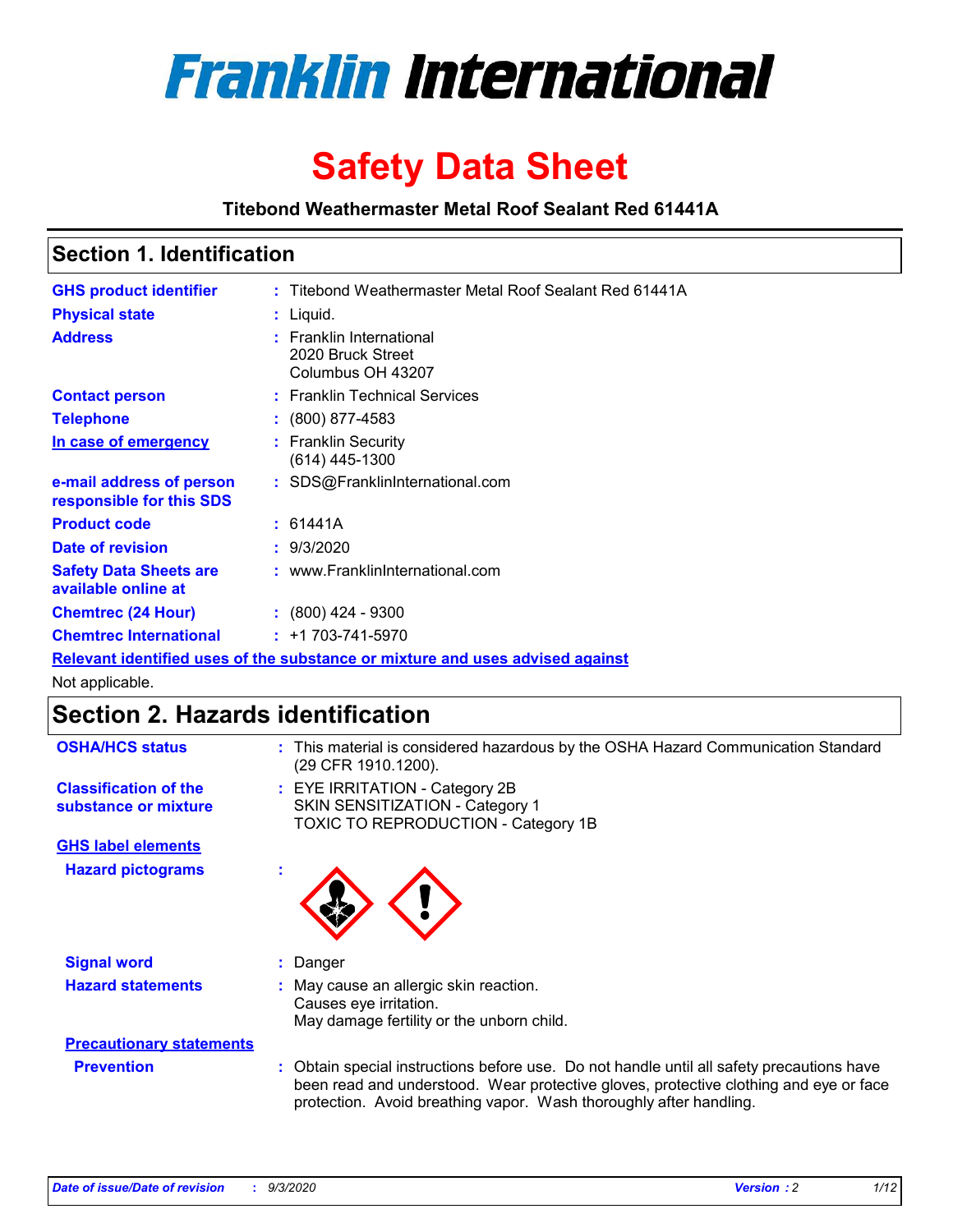### **Section 2. Hazards identification**

| <b>Response</b>                            | : IF exposed or concerned: Get medical advice or attention. Wash contaminated clothing<br>before reuse. IF ON SKIN: Wash with plenty of water. IF IN EYES: Rinse cautiously<br>with water for several minutes. Remove contact lenses, if present and easy to do.<br>Continue rinsing. If eye irritation persists: Get medical advice or attention. |
|--------------------------------------------|----------------------------------------------------------------------------------------------------------------------------------------------------------------------------------------------------------------------------------------------------------------------------------------------------------------------------------------------------|
| <b>Storage</b>                             | : Store locked up.                                                                                                                                                                                                                                                                                                                                 |
| <b>Disposal</b>                            | : Dispose of contents and container in accordance with all local, regional, national and<br>international regulations.                                                                                                                                                                                                                             |
| <b>Hazards not otherwise</b><br>classified | : Product generates methanol during cure.                                                                                                                                                                                                                                                                                                          |

# **Section 3. Composition/information on ingredients**

| <b>Substance/mixture</b> | Mixture |
|--------------------------|---------|
|                          |         |

| <b>Ingredient name</b>       | $\frac{9}{6}$ | <b>CAS number</b> |
|------------------------------|---------------|-------------------|
| 3-aminopropyltriethoxysilane | ≤3            | 919-30-2          |
| Dibutyltin dilaurate         | ∣≤0.3         | 77-58-7           |

Any concentration shown as a range is to protect confidentiality or is due to batch variation.

**There are no additional ingredients present which, within the current knowledge of the supplier and in the concentrations applicable, are classified as hazardous to health or the environment and hence require reporting in this section.**

**Occupational exposure limits, if available, are listed in Section 8.**

### **Section 4. First aid measures**

| <b>Description of necessary first aid measures</b> |                                                                                                                                                                                                                                                                                                                                                                                                                                                                                                                                                                                                                                                                                                                                                                           |
|----------------------------------------------------|---------------------------------------------------------------------------------------------------------------------------------------------------------------------------------------------------------------------------------------------------------------------------------------------------------------------------------------------------------------------------------------------------------------------------------------------------------------------------------------------------------------------------------------------------------------------------------------------------------------------------------------------------------------------------------------------------------------------------------------------------------------------------|
| <b>Eye contact</b>                                 | : Immediately flush eyes with plenty of water, occasionally lifting the upper and lower<br>eyelids. Check for and remove any contact lenses. Continue to rinse for at least 10<br>minutes. If irritation persists, get medical attention.                                                                                                                                                                                                                                                                                                                                                                                                                                                                                                                                 |
| <b>Inhalation</b>                                  | : Remove victim to fresh air and keep at rest in a position comfortable for breathing. If<br>not breathing, if breathing is irregular or if respiratory arrest occurs, provide artificial<br>respiration or oxygen by trained personnel. It may be dangerous to the person providing<br>aid to give mouth-to-mouth resuscitation. Get medical attention. If unconscious, place<br>in recovery position and get medical attention immediately. Maintain an open airway.<br>Loosen tight clothing such as a collar, tie, belt or waistband. In case of inhalation of<br>decomposition products in a fire, symptoms may be delayed. The exposed person may<br>need to be kept under medical surveillance for 48 hours.                                                       |
| <b>Skin contact</b>                                | : Wash with plenty of soap and water. Remove contaminated clothing and shoes. Wash<br>contaminated clothing thoroughly with water before removing it, or wear gloves.<br>Continue to rinse for at least 10 minutes. Get medical attention. In the event of any<br>complaints or symptoms, avoid further exposure. Wash clothing before reuse. Clean<br>shoes thoroughly before reuse.                                                                                                                                                                                                                                                                                                                                                                                     |
| <b>Ingestion</b>                                   | : Wash out mouth with water. Remove dentures if any. Remove victim to fresh air and<br>keep at rest in a position comfortable for breathing. If material has been swallowed and<br>the exposed person is conscious, give small quantities of water to drink. Stop if the<br>exposed person feels sick as vomiting may be dangerous. Do not induce vomiting<br>unless directed to do so by medical personnel. If vomiting occurs, the head should be<br>kept low so that vomit does not enter the lungs. Get medical attention. Never give<br>anything by mouth to an unconscious person. If unconscious, place in recovery position<br>and get medical attention immediately. Maintain an open airway. Loosen tight clothing<br>such as a collar, tie, belt or waistband. |
| Most important symptoms/effects, acute and delayed |                                                                                                                                                                                                                                                                                                                                                                                                                                                                                                                                                                                                                                                                                                                                                                           |
| <b>Potential acute health effects</b>              |                                                                                                                                                                                                                                                                                                                                                                                                                                                                                                                                                                                                                                                                                                                                                                           |
| <b>Eye contact</b>                                 | : May cause eye irritation.                                                                                                                                                                                                                                                                                                                                                                                                                                                                                                                                                                                                                                                                                                                                               |
| <b>Inhalation</b>                                  | : No known significant effects or critical hazards.                                                                                                                                                                                                                                                                                                                                                                                                                                                                                                                                                                                                                                                                                                                       |
|                                                    |                                                                                                                                                                                                                                                                                                                                                                                                                                                                                                                                                                                                                                                                                                                                                                           |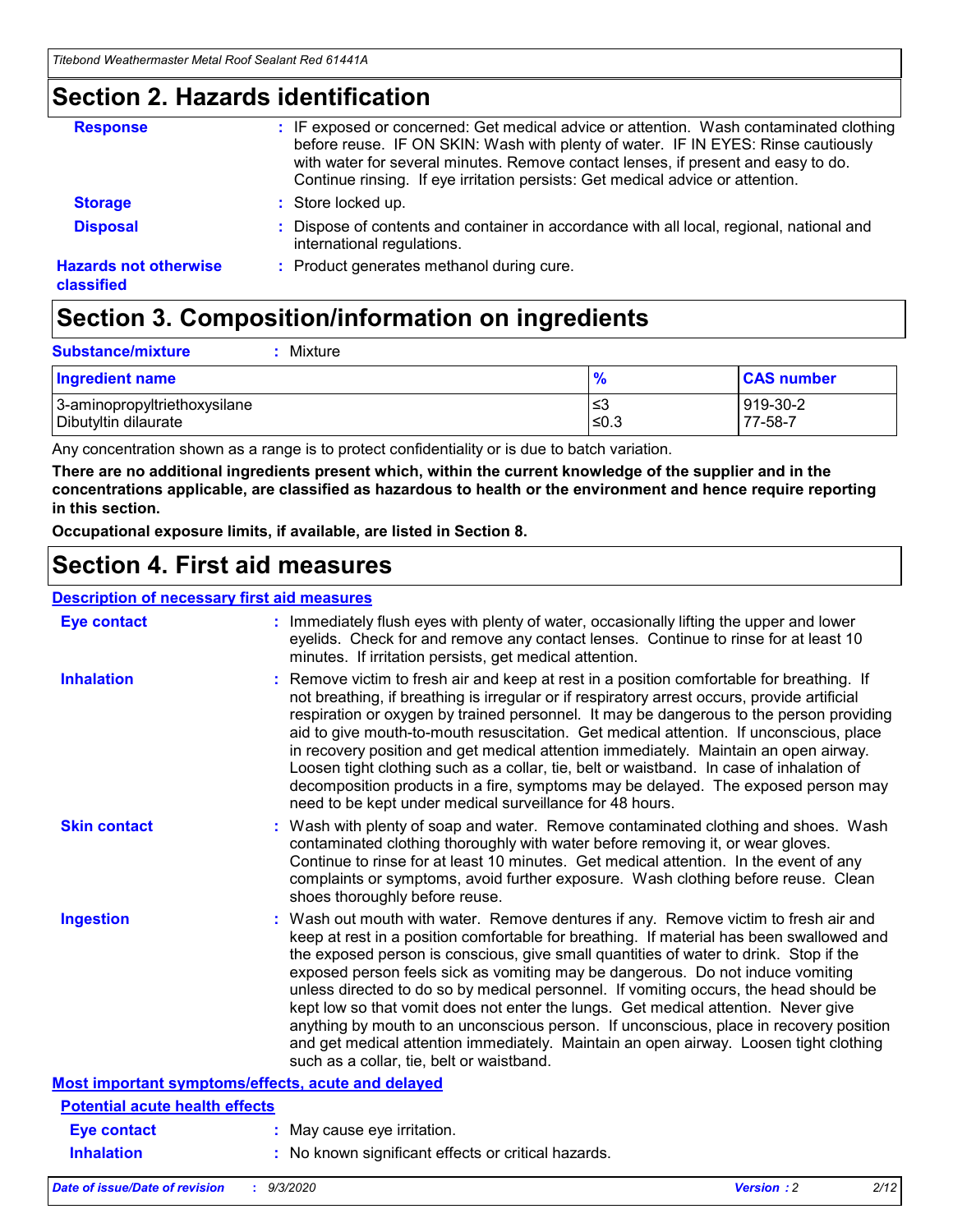| Titebond Weathermaster Metal Roof Sealant Red 61441A |                                                                                                                                                                                                                                                                                                                                                                                                               |  |  |  |
|------------------------------------------------------|---------------------------------------------------------------------------------------------------------------------------------------------------------------------------------------------------------------------------------------------------------------------------------------------------------------------------------------------------------------------------------------------------------------|--|--|--|
| <b>Section 4. First aid measures</b>                 |                                                                                                                                                                                                                                                                                                                                                                                                               |  |  |  |
| <b>Skin contact</b>                                  | : May cause skin irritation.                                                                                                                                                                                                                                                                                                                                                                                  |  |  |  |
| <b>Ingestion</b>                                     | : No known significant effects or critical hazards.                                                                                                                                                                                                                                                                                                                                                           |  |  |  |
| <b>Over-exposure signs/symptoms</b>                  |                                                                                                                                                                                                                                                                                                                                                                                                               |  |  |  |
| <b>Eye contact</b>                                   | : Adverse symptoms may include the following:<br>irritation<br>watering<br>redness                                                                                                                                                                                                                                                                                                                            |  |  |  |
| <b>Inhalation</b>                                    | : Adverse symptoms may include the following:<br>reduced fetal weight<br>increase in fetal deaths<br>skeletal malformations                                                                                                                                                                                                                                                                                   |  |  |  |
| <b>Skin contact</b>                                  | : Adverse symptoms may include the following:<br>irritation<br>redness<br>reduced fetal weight<br>increase in fetal deaths<br>skeletal malformations                                                                                                                                                                                                                                                          |  |  |  |
| <b>Ingestion</b>                                     | Adverse symptoms may include the following:<br>reduced fetal weight<br>increase in fetal deaths<br>skeletal malformations                                                                                                                                                                                                                                                                                     |  |  |  |
|                                                      | Indication of immediate medical attention and special treatment needed, if necessary                                                                                                                                                                                                                                                                                                                          |  |  |  |
| <b>Notes to physician</b>                            | : In case of inhalation of decomposition products in a fire, symptoms may be delayed.<br>The exposed person may need to be kept under medical surveillance for 48 hours.                                                                                                                                                                                                                                      |  |  |  |
| <b>Specific treatments</b>                           | : No specific treatment.                                                                                                                                                                                                                                                                                                                                                                                      |  |  |  |
| <b>Protection of first-aiders</b>                    | No action shall be taken involving any personal risk or without suitable training. If it is<br>suspected that fumes are still present, the rescuer should wear an appropriate mask or<br>self-contained breathing apparatus. It may be dangerous to the person providing aid to<br>give mouth-to-mouth resuscitation. Wash contaminated clothing thoroughly with water<br>before removing it, or wear gloves. |  |  |  |
| See toxicological information (Section 11)           |                                                                                                                                                                                                                                                                                                                                                                                                               |  |  |  |

### **Section 5. Fire-fighting measures**

| <b>Extinguishing media</b>                               |                                                                                                                                                                                                     |  |
|----------------------------------------------------------|-----------------------------------------------------------------------------------------------------------------------------------------------------------------------------------------------------|--|
| <b>Suitable extinguishing</b><br>media                   | : Use an extinguishing agent suitable for the surrounding fire.                                                                                                                                     |  |
| <b>Unsuitable extinguishing</b><br>media                 | : None known.                                                                                                                                                                                       |  |
| <b>Specific hazards arising</b><br>from the chemical     | : In a fire or if heated, a pressure increase will occur and the container may burst.                                                                                                               |  |
| <b>Hazardous thermal</b><br>decomposition products       | : Decomposition products may include the following materials:<br>carbon dioxide<br>carbon monoxide<br>nitrogen oxides<br>metal oxide/oxides                                                         |  |
| <b>Special protective actions</b><br>for fire-fighters   | : Promptly isolate the scene by removing all persons from the vicinity of the incident if<br>there is a fire. No action shall be taken involving any personal risk or without suitable<br>training. |  |
| <b>Special protective</b><br>equipment for fire-fighters | Fire-fighters should wear appropriate protective equipment and self-contained breathing<br>apparatus (SCBA) with a full face-piece operated in positive pressure mode.                              |  |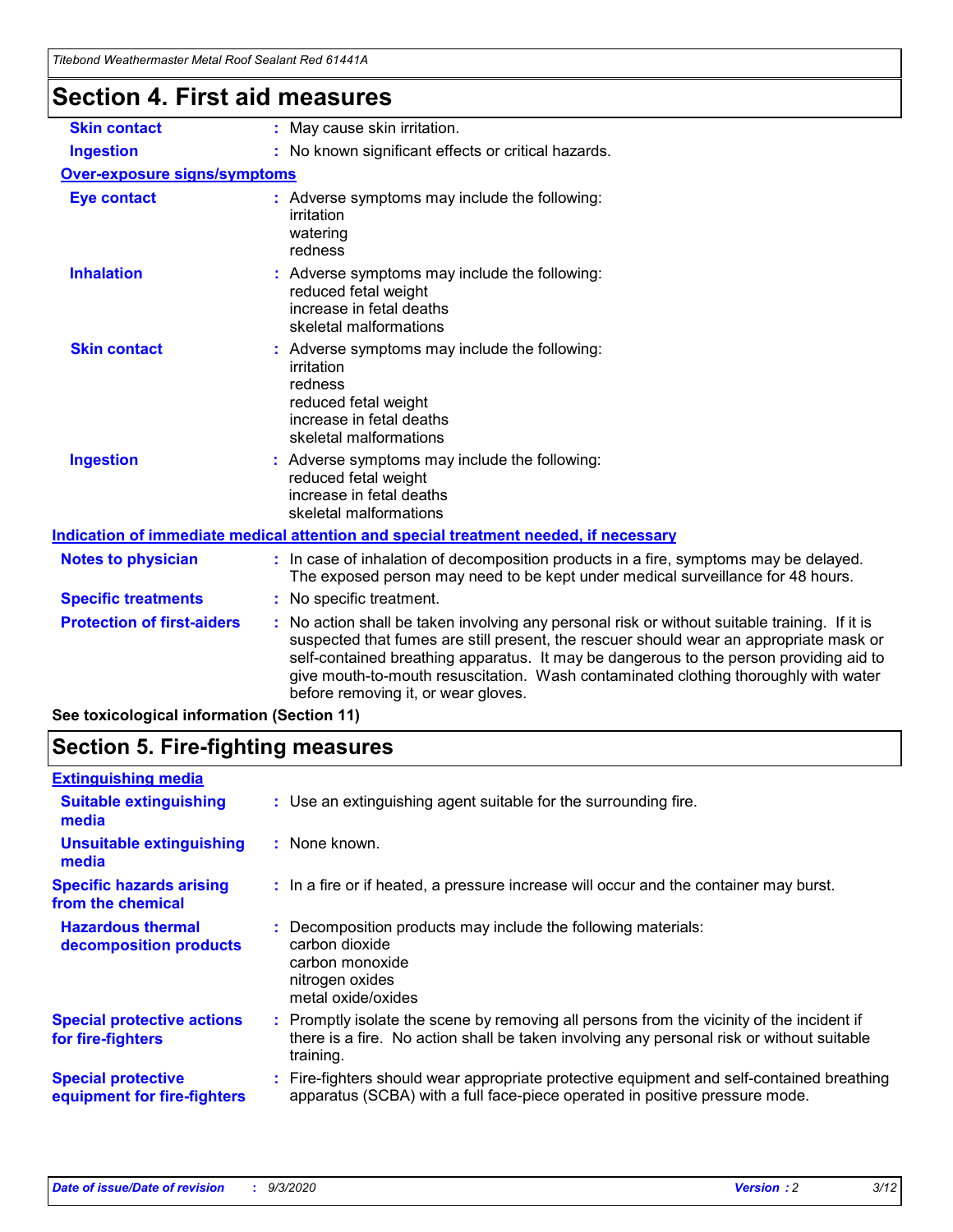### **Section 6. Accidental release measures**

|                                                              | Personal precautions, protective equipment and emergency procedures                                                                                                                                                                                                                                                                                                                                                                                                                                                                                                                                                                                                                                          |  |  |  |
|--------------------------------------------------------------|--------------------------------------------------------------------------------------------------------------------------------------------------------------------------------------------------------------------------------------------------------------------------------------------------------------------------------------------------------------------------------------------------------------------------------------------------------------------------------------------------------------------------------------------------------------------------------------------------------------------------------------------------------------------------------------------------------------|--|--|--|
| For non-emergency<br>personnel                               | : No action shall be taken involving any personal risk or without suitable training.<br>Evacuate surrounding areas. Keep unnecessary and unprotected personnel from<br>entering. Do not touch or walk through spilled material. Avoid breathing vapor or mist.<br>Provide adequate ventilation. Wear appropriate respirator when ventilation is<br>inadequate. Put on appropriate personal protective equipment.                                                                                                                                                                                                                                                                                             |  |  |  |
| For emergency responders                                     | : If specialized clothing is required to deal with the spillage, take note of any information in<br>Section 8 on suitable and unsuitable materials. See also the information in "For non-<br>emergency personnel".                                                                                                                                                                                                                                                                                                                                                                                                                                                                                           |  |  |  |
| <b>Environmental precautions</b>                             | : Avoid dispersal of spilled material and runoff and contact with soil, waterways, drains<br>and sewers. Inform the relevant authorities if the product has caused environmental<br>pollution (sewers, waterways, soil or air).                                                                                                                                                                                                                                                                                                                                                                                                                                                                              |  |  |  |
| <b>Methods and materials for containment and cleaning up</b> |                                                                                                                                                                                                                                                                                                                                                                                                                                                                                                                                                                                                                                                                                                              |  |  |  |
| <b>Small spill</b>                                           | : Stop leak if without risk. Move containers from spill area. Dilute with water and mop up<br>if water-soluble. Alternatively, or if water-insoluble, absorb with an inert dry material and<br>place in an appropriate waste disposal container. Dispose of via a licensed waste<br>disposal contractor.                                                                                                                                                                                                                                                                                                                                                                                                     |  |  |  |
| <b>Large spill</b>                                           | : Stop leak if without risk. Move containers from spill area. Approach release from<br>upwind. Prevent entry into sewers, water courses, basements or confined areas. Wash<br>spillages into an effluent treatment plant or proceed as follows. Contain and collect<br>spillage with non-combustible, absorbent material e.g. sand, earth, vermiculite or<br>diatomaceous earth and place in container for disposal according to local regulations<br>(see Section 13). Dispose of via a licensed waste disposal contractor. Contaminated<br>absorbent material may pose the same hazard as the spilled product. Note: see<br>Section 1 for emergency contact information and Section 13 for waste disposal. |  |  |  |

### **Section 7. Handling and storage**

#### **Precautions for safe handling**

| <b>Protective measures</b>                                                       | : Put on appropriate personal protective equipment (see Section 8). Persons with a<br>history of skin sensitization problems should not be employed in any process in which<br>this product is used. Avoid exposure - obtain special instructions before use. Avoid<br>exposure during pregnancy. Do not handle until all safety precautions have been read<br>and understood. Do not get in eyes or on skin or clothing. Do not ingest. Avoid<br>breathing vapor or mist. If during normal use the material presents a respiratory hazard,<br>use only with adequate ventilation or wear appropriate respirator. Keep in the original<br>container or an approved alternative made from a compatible material, kept tightly<br>closed when not in use. Empty containers retain product residue and can be hazardous.<br>Do not reuse container. |
|----------------------------------------------------------------------------------|--------------------------------------------------------------------------------------------------------------------------------------------------------------------------------------------------------------------------------------------------------------------------------------------------------------------------------------------------------------------------------------------------------------------------------------------------------------------------------------------------------------------------------------------------------------------------------------------------------------------------------------------------------------------------------------------------------------------------------------------------------------------------------------------------------------------------------------------------|
| <b>Advice on general</b><br>occupational hygiene                                 | : Eating, drinking and smoking should be prohibited in areas where this material is<br>handled, stored and processed. Workers should wash hands and face before eating,<br>drinking and smoking. Remove contaminated clothing and protective equipment before<br>entering eating areas. See also Section 8 for additional information on hygiene<br>measures.                                                                                                                                                                                                                                                                                                                                                                                                                                                                                    |
| <b>Conditions for safe storage,</b><br>including any<br><i>incompatibilities</i> | Store between the following temperatures: 0 to $120^{\circ}$ C (32 to $248^{\circ}$ F). Store in<br>accordance with local regulations. Store in original container protected from direct<br>sunlight in a dry, cool and well-ventilated area, away from incompatible materials (see<br>Section 10) and food and drink. Store locked up. Keep container tightly closed and<br>sealed until ready for use. Containers that have been opened must be carefully<br>resealed and kept upright to prevent leakage. Do not store in unlabeled containers.<br>Use appropriate containment to avoid environmental contamination. See Section 10 for<br>incompatible materials before handling or use.                                                                                                                                                     |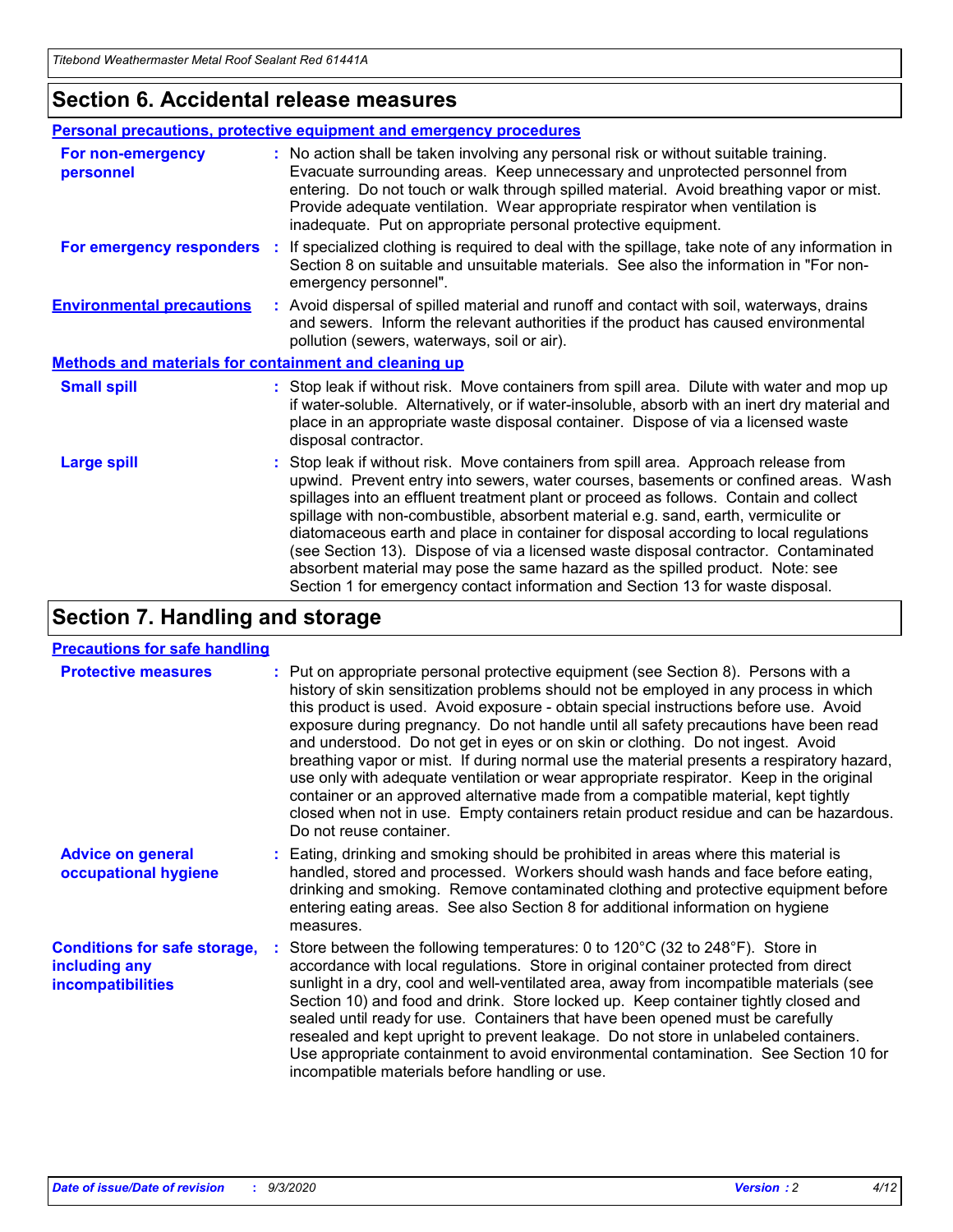# **Section 8. Exposure controls/personal protection**

#### **Control parameters**

#### **Occupational exposure limits**

| <b>Ingredient name</b>                               |    |                        | <b>Exposure limits</b>                                                                                                                                                                                                                                                                                                                                                                                                                                                                                                                                                                                                 |
|------------------------------------------------------|----|------------------------|------------------------------------------------------------------------------------------------------------------------------------------------------------------------------------------------------------------------------------------------------------------------------------------------------------------------------------------------------------------------------------------------------------------------------------------------------------------------------------------------------------------------------------------------------------------------------------------------------------------------|
| 3-aminopropyltriethoxysilane<br>Dibutyltin dilaurate |    |                        | None.<br>ACGIH TLV (United States, 3/2020). Absorbed through skin.<br>Notes: as Sn<br>TWA: $0.1 \text{ mg/m}^3$ , (as Sn) 8 hours.<br>STEL: 0.2 mg/m <sup>3</sup> , (as Sn) 15 minutes.<br>NIOSH REL (United States, 10/2016). Absorbed through skin.<br>Notes: as Sn<br>TWA: 0.1 mg/m <sup>3</sup> , (as Sn) 10 hours.<br>OSHA PEL (United States, 5/2018). Notes: as Sn<br>TWA: $0.1 \text{ mg/m}^3$ , (as Sn) 8 hours.<br>OSHA PEL 1989 (United States, 3/1989). Absorbed through skin.<br>Notes: measured as Sn<br>TWA: 0.1 mg/m <sup>3</sup> , (measured as Sn) 8 hours. Form: Organic                            |
| <b>Appropriate engineering</b><br>controls           |    |                        | : If user operations generate dust, fumes, gas, vapor or mist, use process enclosures,<br>local exhaust ventilation or other engineering controls to keep worker exposure to<br>airborne contaminants below any recommended or statutory limits.                                                                                                                                                                                                                                                                                                                                                                       |
| <b>Environmental exposure</b><br>controls            |    |                        | Emissions from ventilation or work process equipment should be checked to ensure<br>they comply with the requirements of environmental protection legislation. In some<br>cases, fume scrubbers, filters or engineering modifications to the process equipment<br>will be necessary to reduce emissions to acceptable levels.                                                                                                                                                                                                                                                                                          |
| <b>Individual protection measures</b>                |    |                        |                                                                                                                                                                                                                                                                                                                                                                                                                                                                                                                                                                                                                        |
| <b>Hygiene measures</b>                              |    |                        | : Wash hands, forearms and face thoroughly after handling chemical products, before<br>eating, smoking and using the lavatory and at the end of the working period.<br>Appropriate techniques should be used to remove potentially contaminated clothing.<br>Contaminated work clothing should not be allowed out of the workplace. Wash<br>contaminated clothing before reusing. Ensure that eyewash stations and safety<br>showers are close to the workstation location.                                                                                                                                            |
| <b>Eye/face protection</b>                           |    |                        | : Safety eyewear complying with an approved standard should be used when a risk<br>assessment indicates this is necessary to avoid exposure to liquid splashes, mists,<br>gases or dusts. If contact is possible, the following protection should be worn, unless<br>the assessment indicates a higher degree of protection: chemical splash goggles.                                                                                                                                                                                                                                                                  |
| <b>Skin protection</b>                               |    |                        |                                                                                                                                                                                                                                                                                                                                                                                                                                                                                                                                                                                                                        |
| <b>Hand protection</b>                               |    |                        | : Chemical-resistant, impervious gloves complying with an approved standard should be<br>worn at all times when handling chemical products if a risk assessment indicates this is<br>necessary. Considering the parameters specified by the glove manufacturer, check<br>during use that the gloves are still retaining their protective properties. It should be<br>noted that the time to breakthrough for any glove material may be different for different<br>glove manufacturers. In the case of mixtures, consisting of several substances, the<br>protection time of the gloves cannot be accurately estimated. |
| <b>Body protection</b>                               |    | handling this product. | Personal protective equipment for the body should be selected based on the task being<br>performed and the risks involved and should be approved by a specialist before                                                                                                                                                                                                                                                                                                                                                                                                                                                |
| <b>Other skin protection</b>                         |    |                        | : Appropriate footwear and any additional skin protection measures should be selected<br>based on the task being performed and the risks involved and should be approved by a<br>specialist before handling this product.                                                                                                                                                                                                                                                                                                                                                                                              |
| <b>Respiratory protection</b>                        | ÷. | aspects of use.        | Based on the hazard and potential for exposure, select a respirator that meets the<br>appropriate standard or certification. Respirators must be used according to a<br>respiratory protection program to ensure proper fitting, training, and other important                                                                                                                                                                                                                                                                                                                                                         |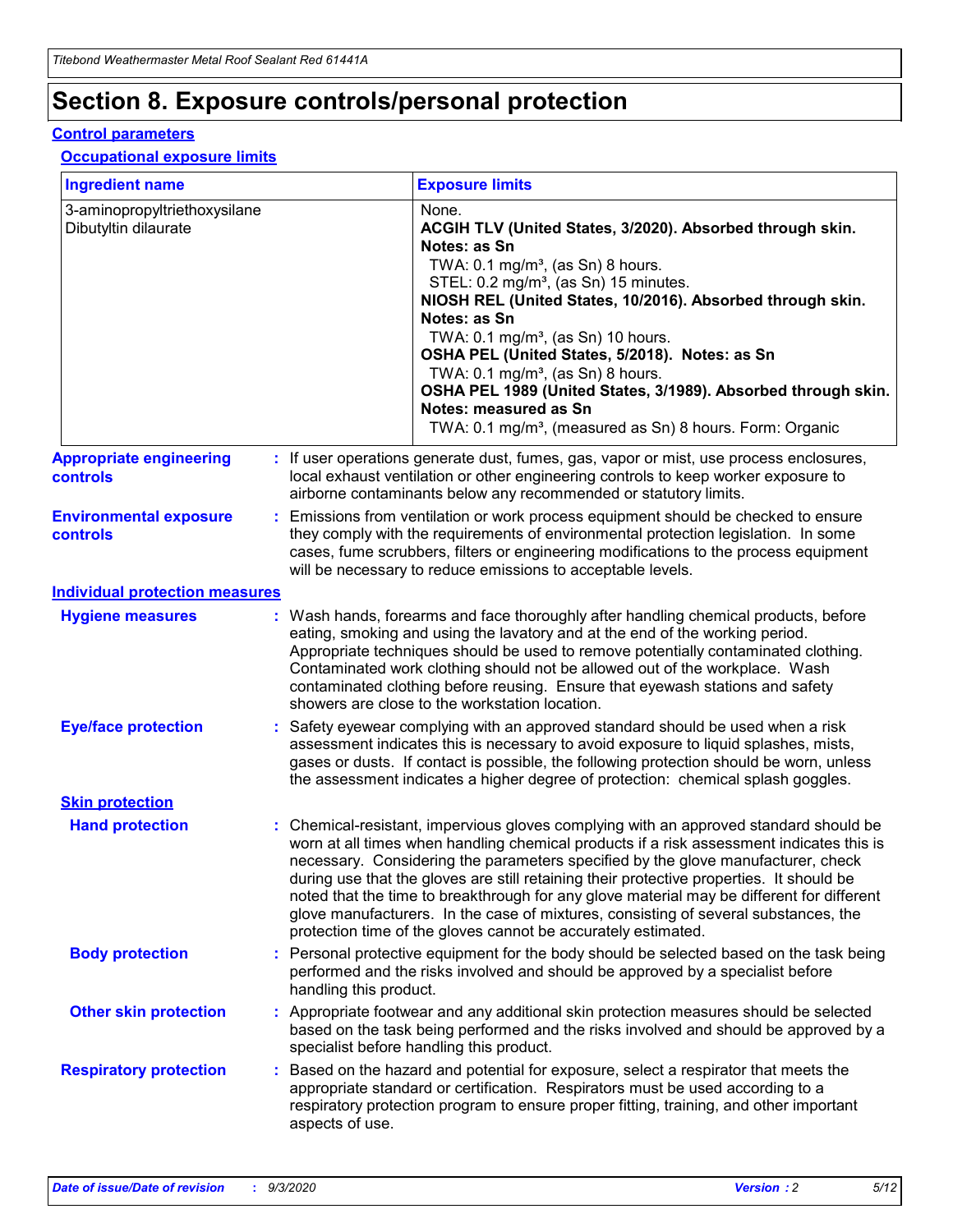### **Section 9. Physical and chemical properties**

#### **Appearance**

| <b>Physical state</b>                             |   | : Liquid. [Paste.]                                              |
|---------------------------------------------------|---|-----------------------------------------------------------------|
| <b>Color</b>                                      |   | Red.                                                            |
| Odor                                              |   | Characteristic.                                                 |
| <b>Odor threshold</b>                             | ÷ | Not available.                                                  |
| рH                                                |   | Not applicable.                                                 |
| <b>Melting point</b>                              |   | : Not available.                                                |
| <b>Boiling point</b>                              |   | >200°C (>392°F)                                                 |
| <b>Flash point</b>                                |   | Closed cup: >200°C (>392°F) [Setaflash.]                        |
| <b>Evaporation rate</b>                           |   | $:$ >1 (butyl acetate = 1)                                      |
| <b>Flammability (solid, gas)</b>                  |   | : Not available.                                                |
| Lower and upper explosive<br>(flammable) limits   |   | : Not available.                                                |
| <b>VOC (less water, less)</b><br>exempt solvents) |   | : 0 g/l                                                         |
| <b>Volatility</b>                                 |   | $: 0\%$ (w/w)                                                   |
| <b>Vapor density</b>                              |   | Not available.                                                  |
| <b>Relative density</b>                           |   | $\mathbf{1}$ $\mathbf{\sqrt{432}}$                              |
| <b>Solubility</b>                                 |   | Insoluble in the following materials: cold water and hot water. |
| <b>Solubility in water</b>                        |   | Not available.                                                  |
| <b>Partition coefficient: n-</b><br>octanol/water |   | $:$ Not available.                                              |
| <b>Auto-ignition temperature</b>                  |   | : Not available.                                                |
| <b>Decomposition temperature</b>                  |   | : Not available.                                                |
| <b>Viscosity</b>                                  |   | $:$ Not available.                                              |

### **Section 10. Stability and reactivity**

| <b>Reactivity</b>                            |    | : No specific test data related to reactivity available for this product or its ingredients.            |
|----------------------------------------------|----|---------------------------------------------------------------------------------------------------------|
| <b>Chemical stability</b>                    |    | : The product is stable.                                                                                |
| <b>Possibility of hazardous</b><br>reactions |    | : Under normal conditions of storage and use, hazardous reactions will not occur.                       |
| <b>Conditions to avoid</b>                   |    | : No specific data.                                                                                     |
| <b>Incompatible materials</b>                | ٠. | No specific data.                                                                                       |
| <b>Hazardous decomposition</b><br>products   | ÷. | Under normal conditions of storage and use, hazardous decomposition products should<br>not be produced. |

### **Section 11. Toxicological information**

#### **Information on toxicological effects**

#### **Acute toxicity**

| <b>Product/ingredient name</b> | <b>Result</b> | <b>Species</b> | <b>Dose</b>         | <b>Exposure</b> |
|--------------------------------|---------------|----------------|---------------------|-----------------|
| 3-aminopropyltriethoxysilane   | LD50 Dermal   | Rabbit         | $4.29$ g/kg         |                 |
|                                | ILD50 Oral    | Rat            | 1.57 g/kg           |                 |
| Dibutyltin dilaurate           | LD50 Oral     | Rat            | $175 \text{ mg/kg}$ |                 |

**Irritation/Corrosion**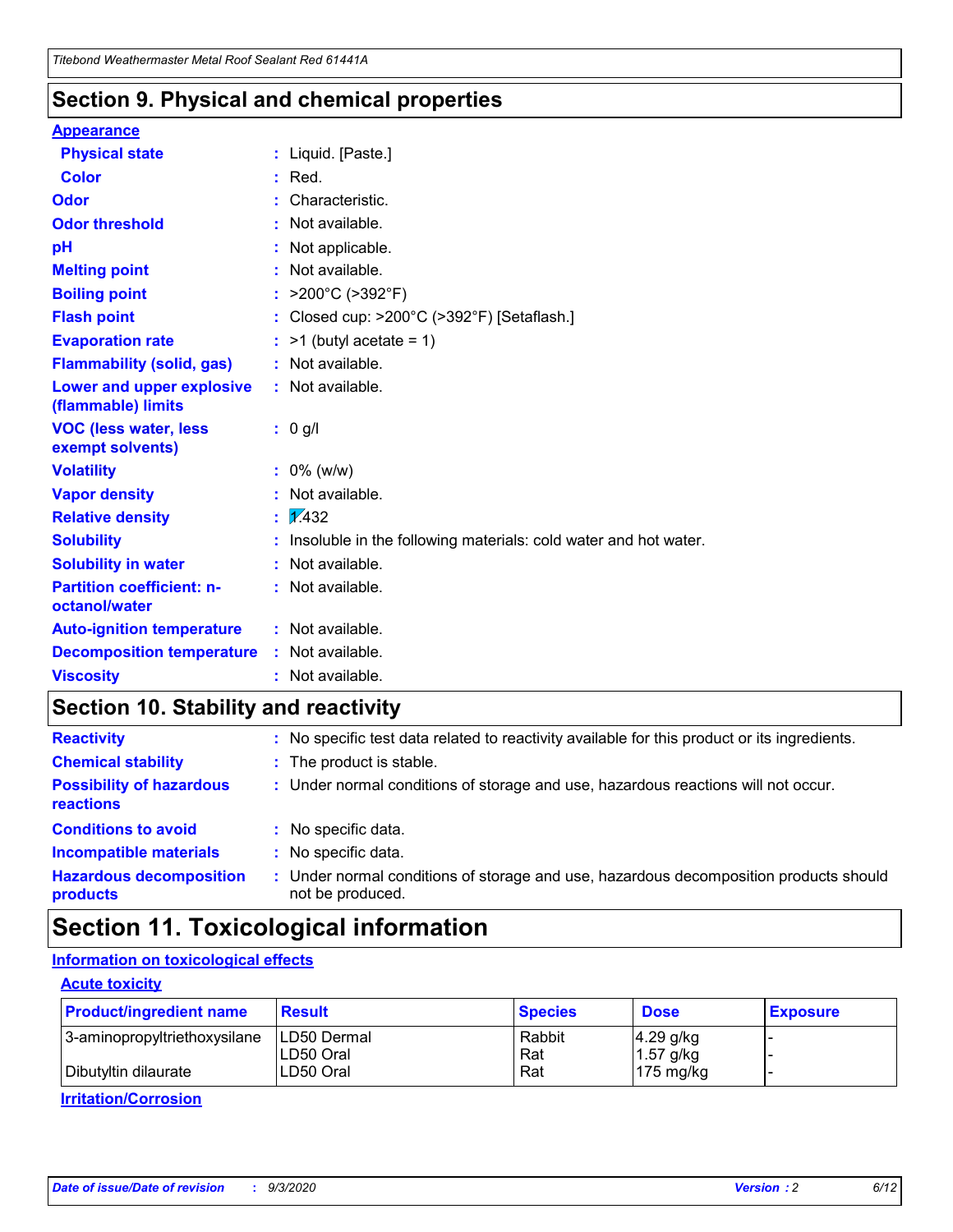# **Section 11. Toxicological information**

| <b>Product/ingredient name</b> | <b>Result</b>                 | <b>Species</b> | <b>Score</b> | <b>Exposure</b>    | <b>Observation</b>       |
|--------------------------------|-------------------------------|----------------|--------------|--------------------|--------------------------|
| 3-aminopropyltriethoxysilane   | Eyes - Mild irritant          | Rabbit         |              | $100 \text{ mg}$   |                          |
|                                | Eyes - Severe irritant        | Rabbit         |              | 24 hours 750       |                          |
|                                |                               |                |              | ug                 |                          |
|                                | <b>Skin - Severe irritant</b> | Rabbit         |              | 24 hours 5         | $\overline{\phantom{a}}$ |
| Dibutyltin dilaurate           | Eyes - Moderate irritant      | Rabbit         |              | mg<br>24 hours 100 |                          |
|                                |                               |                |              | mg                 |                          |
|                                | Skin - Severe irritant        | Rabbit         |              | 500 mg             | -                        |

#### **Sensitization**

Not available.

#### **Mutagenicity**

Not available.

#### **Carcinogenicity**

Not available.

#### **Reproductive toxicity**

Not available.

#### **Teratogenicity**

Not available.

#### **Specific target organ toxicity (single exposure)**

Not available.

#### **Specific target organ toxicity (repeated exposure)**

| <b>Name</b>                                                                         |                                                                            | <b>Category</b>                                     | <b>Route of</b><br>exposure | <b>Target organs</b> |  |  |
|-------------------------------------------------------------------------------------|----------------------------------------------------------------------------|-----------------------------------------------------|-----------------------------|----------------------|--|--|
| Dibutyltin dilaurate                                                                |                                                                            | Category 1                                          | -                           | respiratory system   |  |  |
| <b>Aspiration hazard</b><br>Not available.                                          |                                                                            |                                                     |                             |                      |  |  |
| <b>Information on the likely</b><br>routes of exposure                              | : Not available.                                                           |                                                     |                             |                      |  |  |
| <b>Potential acute health effects</b>                                               |                                                                            |                                                     |                             |                      |  |  |
| <b>Eye contact</b>                                                                  |                                                                            | : May cause eye irritation.                         |                             |                      |  |  |
| <b>Inhalation</b>                                                                   |                                                                            | : No known significant effects or critical hazards. |                             |                      |  |  |
| <b>Skin contact</b>                                                                 |                                                                            | : May cause skin irritation.                        |                             |                      |  |  |
| <b>Ingestion</b>                                                                    |                                                                            | : No known significant effects or critical hazards. |                             |                      |  |  |
| <b>Symptoms related to the physical, chemical and toxicological characteristics</b> |                                                                            |                                                     |                             |                      |  |  |
| <b>Eye contact</b>                                                                  | irritation<br>watering<br>redness                                          | : Adverse symptoms may include the following:       |                             |                      |  |  |
| <b>Inhalation</b>                                                                   | reduced fetal weight<br>increase in fetal deaths<br>skeletal malformations | : Adverse symptoms may include the following:       |                             |                      |  |  |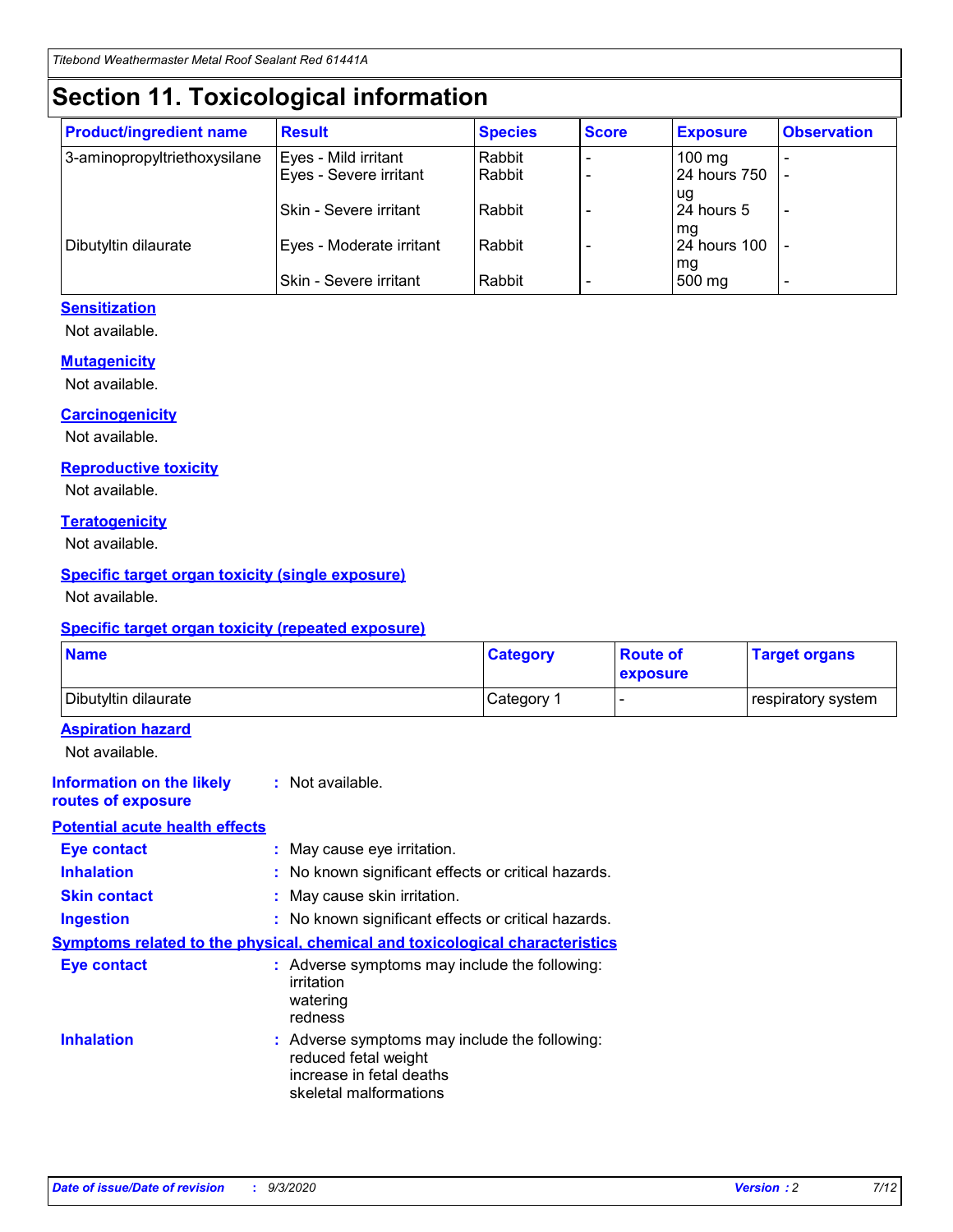*Titebond Weathermaster Metal Roof Sealant Red 61441A*

# **Section 11. Toxicological information**

| <b>Skin contact</b>                     | : Adverse symptoms may include the following:<br>irritation                                                                 |  |
|-----------------------------------------|-----------------------------------------------------------------------------------------------------------------------------|--|
|                                         | redness                                                                                                                     |  |
|                                         | reduced fetal weight<br>increase in fetal deaths                                                                            |  |
|                                         | skeletal malformations                                                                                                      |  |
| <b>Ingestion</b>                        | : Adverse symptoms may include the following:<br>reduced fetal weight<br>increase in fetal deaths<br>skeletal malformations |  |
|                                         | Delayed and immediate effects and also chronic effects from short and long term exposure                                    |  |
| <b>Short term exposure</b>              |                                                                                                                             |  |
| <b>Potential immediate</b><br>effects   | : Not available.                                                                                                            |  |
| <b>Potential delayed effects</b>        | : Not available.                                                                                                            |  |
| <b>Long term exposure</b>               |                                                                                                                             |  |
| <b>Potential immediate</b><br>effects   | : Not available.                                                                                                            |  |
| <b>Potential delayed effects</b>        | : Not available.                                                                                                            |  |
| <b>Potential chronic health effects</b> |                                                                                                                             |  |
| Not available.                          |                                                                                                                             |  |
| <b>General</b>                          | Once sensitized, a severe allergic reaction may occur when subsequently exposed to<br>very low levels.                      |  |
| <b>Carcinogenicity</b>                  | : No known significant effects or critical hazards.                                                                         |  |
| <b>Mutagenicity</b>                     | : No known significant effects or critical hazards.                                                                         |  |
| <b>Teratogenicity</b>                   | May damage the unborn child.                                                                                                |  |
| <b>Developmental effects</b>            | : No known significant effects or critical hazards.                                                                         |  |
| <b>Fertility effects</b>                | May damage fertility.                                                                                                       |  |
| <b>Numerical measures of toxicity</b>   |                                                                                                                             |  |
| <b>Acute toxicity estimates</b>         |                                                                                                                             |  |
| الملحلة والمستحيط والمسالم              |                                                                                                                             |  |

Not available.

# **Section 12. Ecological information**

#### **Toxicity**

| <b>Product/ingredient name</b> | <b>Result</b>                                       | <b>Species</b>               | <b>Exposure</b>       |
|--------------------------------|-----------------------------------------------------|------------------------------|-----------------------|
| Dibutyltin dilaurate           | $ CC50>3$ mg/l<br>Chronic EC10 > 2 mg/l Fresh water | Algae<br>Algae - Desmodesmus | 72 hours<br>196 hours |
|                                |                                                     | <b>I</b> subspicatus         |                       |

#### **Persistence and degradability**

| <b>Product/ingredient name</b> | <b>Test</b>                                                                    | <b>Result</b>  |                   | <b>Dose</b> | <b>Inoculum</b>         |
|--------------------------------|--------------------------------------------------------------------------------|----------------|-------------------|-------------|-------------------------|
| Dibutyltin dilaurate           | OECD 301F<br>Ready<br>Biodegradability -<br>Manometric<br>Respirometry<br>Test | 23 % - 28 days |                   |             |                         |
| <b>Product/ingredient name</b> | <b>Aquatic half-life</b>                                                       |                | <b>Photolysis</b> |             | <b>Biodegradability</b> |
| Dibutyltin dilaurate           |                                                                                |                |                   |             | <b>Inherent</b>         |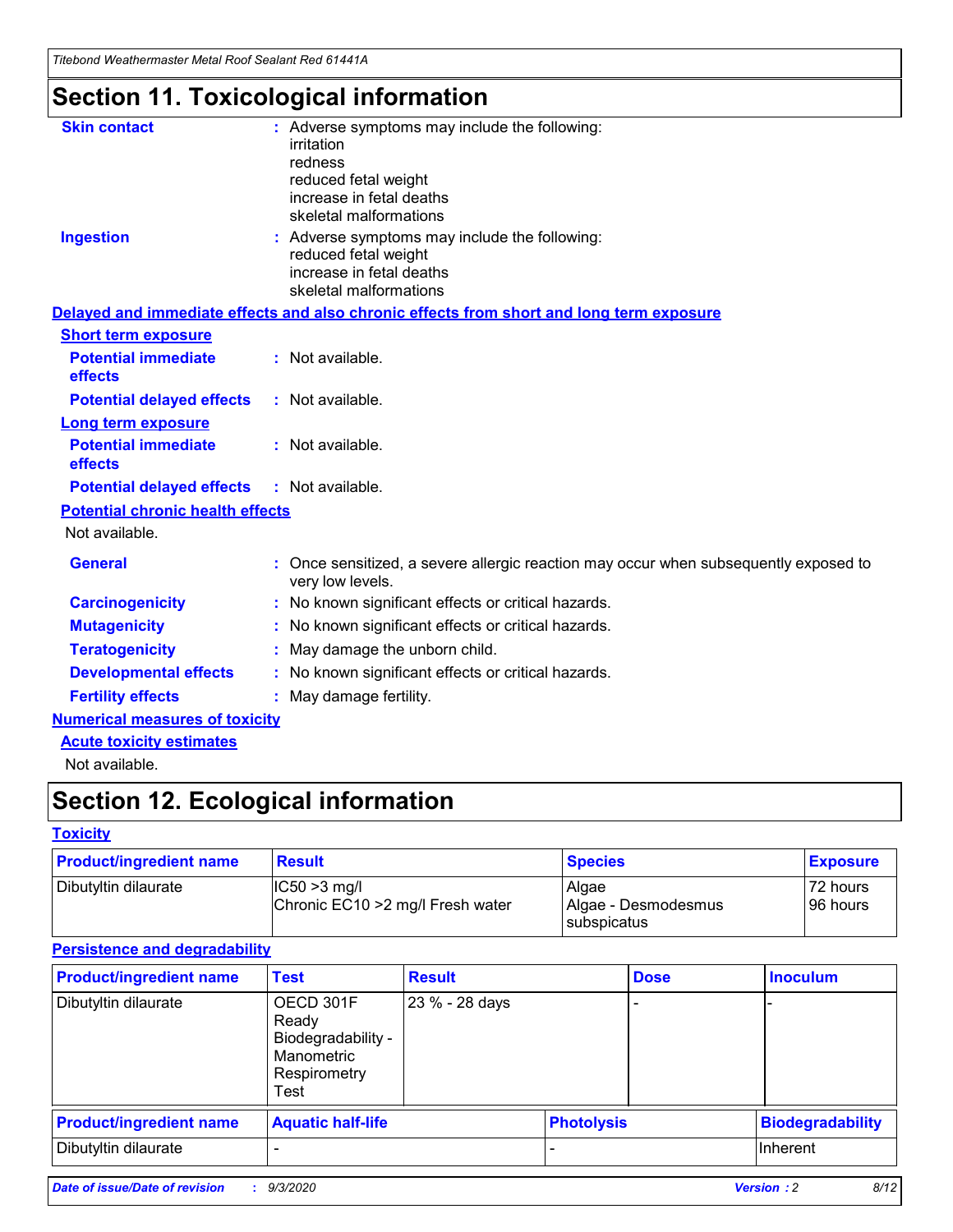# **Section 12. Ecological information**

#### **Bioaccumulative potential**

| <b>Product/ingredient name</b> | <b>LogP</b> <sub>ow</sub> | <b>BCF</b> | <b>Potential</b> |
|--------------------------------|---------------------------|------------|------------------|
| 3-aminopropyltriethoxysilane   | 4.44                      | 3.4        | low              |
| Dibutyltin dilaurate           |                           | 2.91       | low              |

#### **Mobility in soil**

| <b>MODILITY III SOIL</b>                                      |                                                     |
|---------------------------------------------------------------|-----------------------------------------------------|
| <b>Soil/water partition</b><br>coefficient (K <sub>oc</sub> ) | : Not available.                                    |
| <b>Other adverse effects</b>                                  | : No known significant effects or critical hazards. |

### **Section 13. Disposal considerations**

**Disposal methods :**

The generation of waste should be avoided or minimized wherever possible. Disposal of this product, solutions and any by-products should at all times comply with the requirements of environmental protection and waste disposal legislation and any regional local authority requirements. Dispose of surplus and non-recyclable products via a licensed waste disposal contractor. Waste should not be disposed of untreated to the sewer unless fully compliant with the requirements of all authorities with jurisdiction. Waste packaging should be recycled. Incineration or landfill should only be considered when recycling is not feasible. This material and its container must be disposed of in a safe way. Care should be taken when handling emptied containers that have not been cleaned or rinsed out. Empty containers or liners may retain some product residues. Avoid dispersal of spilled material and runoff and contact with soil, waterways, drains and sewers.

### **Section 14. Transport information**

|                                      | <b>DOT</b><br><b>Classification</b> | <b>TDG</b><br><b>Classification</b> | <b>Mexico</b><br><b>Classification</b> | <b>ADR/RID</b>           | <b>IMDG</b>              | <b>IATA</b>    |
|--------------------------------------|-------------------------------------|-------------------------------------|----------------------------------------|--------------------------|--------------------------|----------------|
| <b>UN number</b>                     | Not regulated.                      | Not regulated.                      | Not regulated.                         | Not regulated.           | Not regulated.           | Not regulated. |
| <b>UN proper</b><br>shipping name    |                                     |                                     |                                        |                          |                          |                |
| <b>Transport</b><br>hazard class(es) |                                     | $\overline{\phantom{0}}$            | $\qquad \qquad \blacksquare$           | $\overline{\phantom{0}}$ | $\overline{\phantom{0}}$ |                |
| <b>Packing group</b>                 |                                     |                                     |                                        |                          |                          |                |
| <b>Environmental</b><br>hazards      | No.                                 | No.                                 | No.                                    | No.                      | No.                      | No.            |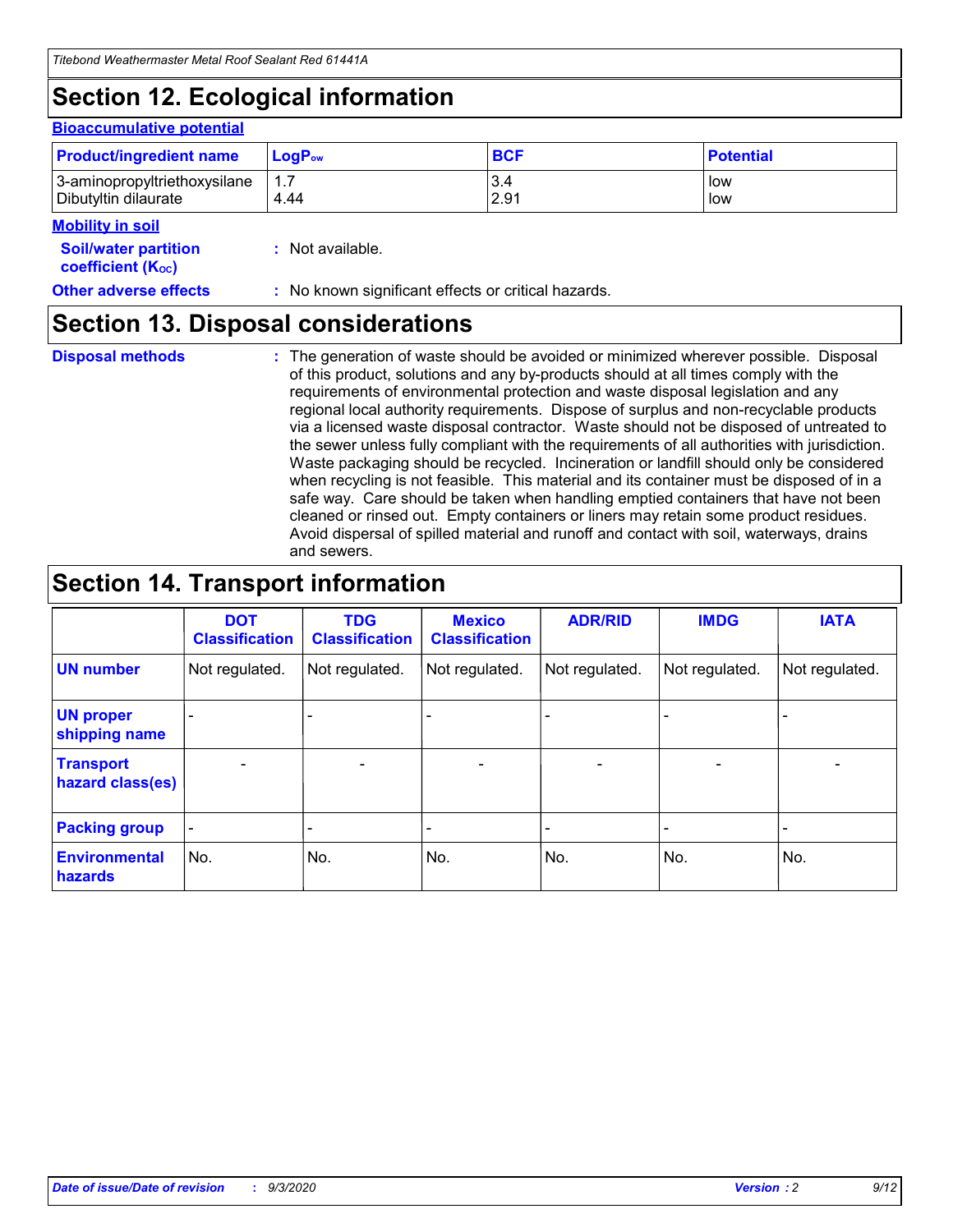### **Section 15. Regulatory information**

#### **U.S. Federal regulations**

#### **SARA 302/304**

#### **Composition/information on ingredients**

No products were found.

| SARA 304 RQ | Not applicable. |
|-------------|-----------------|
|-------------|-----------------|

#### **SARA 311/312**

#### **Classification :** EYE IRRITATION - Category 2B SKIN SENSITIZATION - Category 1 TOXIC TO REPRODUCTION - Category 1B HNOC - Product generates methanol during cure.

#### **Composition/information on ingredients**

| <b>Name</b>                  | $\frac{9}{6}$ | <b>Classification</b>                                                                                                                                                                                                                                                                                      |
|------------------------------|---------------|------------------------------------------------------------------------------------------------------------------------------------------------------------------------------------------------------------------------------------------------------------------------------------------------------------|
| 3-aminopropyltriethoxysilane | $\leq$ 3      | <b>FLAMMABLE LIQUIDS - Category 4</b><br><b>ACUTE TOXICITY (oral) - Category 4</b><br><b>SKIN IRRITATION - Category 2</b><br>EYE IRRITATION - Category 2A                                                                                                                                                  |
| Dibutyltin dilaurate         | ≤0.3          | <b>ACUTE TOXICITY (oral) - Category 3</b><br>SKIN CORROSION - Category 1C<br>SERIOUS EYE DAMAGE - Category 1<br>SKIN SENSITIZATION - Category 1<br><b>GERM CELL MUTAGENICITY - Category 2</b><br>TOXIC TO REPRODUCTION - Category 1B<br>SPECIFIC TARGET ORGAN TOXICITY (REPEATED<br>EXPOSURE) - Category 1 |

#### **State regulations**

**Massachusetts :**

: None of the components are listed.

**New York :** None of the components are listed.

**New Jersey :** None of the components are listed.

**Pennsylvania :** None of the components are listed.

#### **California Prop. 65**

WARNING: This product can expose you to methanol, which is known to the State of California to cause birth defects or other reproductive harm. For more information go to www.P65Warnings.ca.gov.

| Ingredient name | No significant risk<br>level | <b>Maximum</b><br>acceptable dosage<br><b>level</b> |
|-----------------|------------------------------|-----------------------------------------------------|
| methanol        |                              | Yes.                                                |

#### **International regulations**

**Chemical Weapon Convention List Schedules I, II & III Chemicals** Not listed.

#### **Montreal Protocol**

Not listed.

**Stockholm Convention on Persistent Organic Pollutants**

Not listed.

#### **UNECE Aarhus Protocol on POPs and Heavy Metals** Not listed.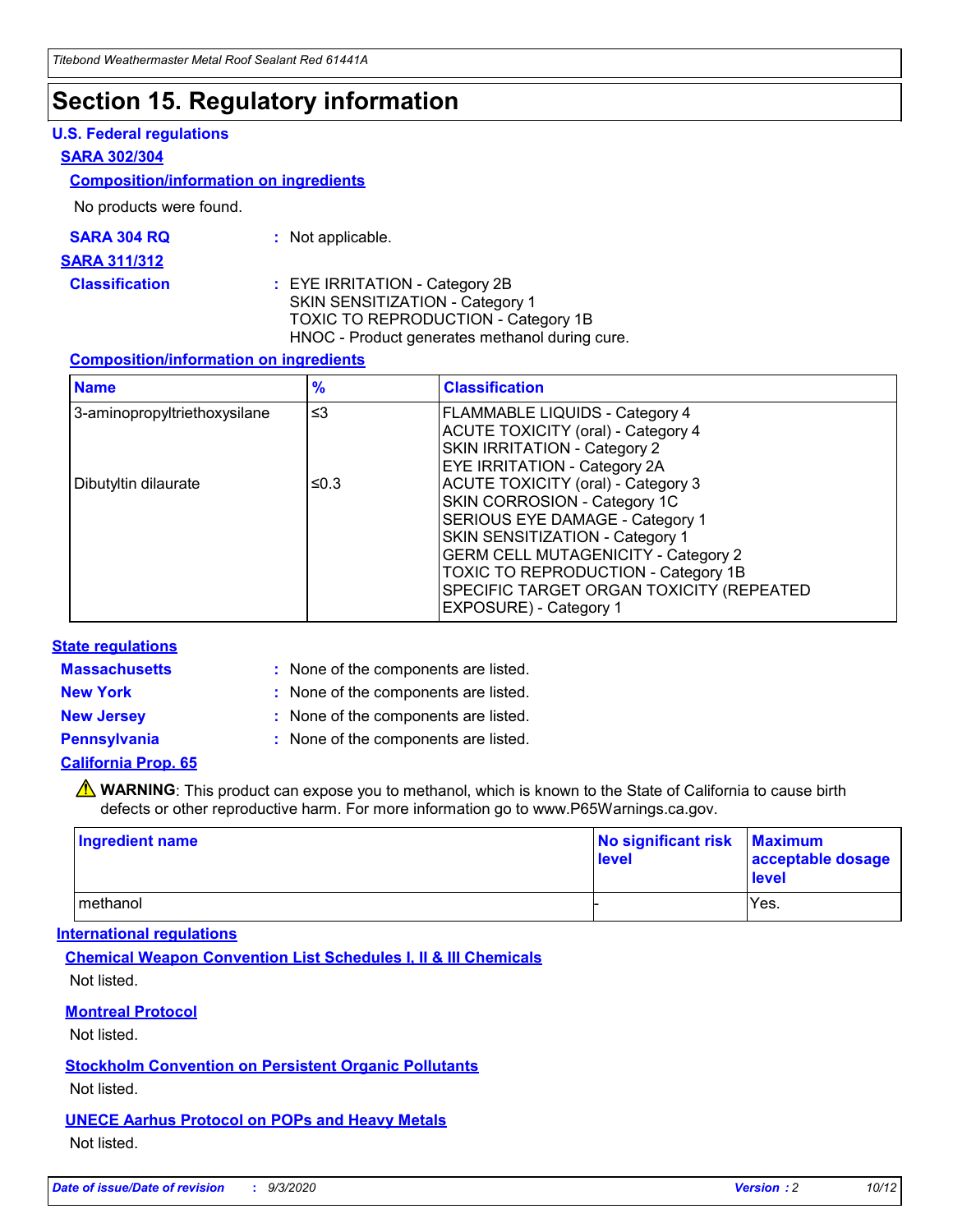### **Section 15. Regulatory information**

#### **Inventory list**

- 
- **China :** Not determined.

**United States TSCA 8(b) inventory**

**:** All components are active or exempted.

# **Section 16. Other information**





**Caution: HMIS® ratings are based on a 0-4 rating scale, with 0 representing minimal hazards or risks, and 4 representing significant hazards or risks. Although HMIS® ratings and the associated label are not required on SDSs or products leaving a facility under 29 CFR 1910.1200, the preparer may choose to provide them. HMIS® ratings are to be used with a fully implemented HMIS® program. HMIS® is a registered trademark and service mark of the American Coatings Association, Inc.**

**The customer is responsible for determining the PPE code for this material. For more information on HMIS® Personal Protective Equipment (PPE) codes, consult the HMIS® Implementation Manual.**

**National Fire Protection Association (U.S.A.)**



**Reprinted with permission from NFPA 704-2001, Identification of the Hazards of Materials for Emergency Response Copyright ©1997, National Fire Protection Association, Quincy, MA 02269. This reprinted material is not the complete and official position of the National Fire Protection Association, on the referenced subject which is represented only by the standard in its entirety.**

**Copyright ©2001, National Fire Protection Association, Quincy, MA 02269. This warning system is intended to be interpreted and applied only by properly trained individuals to identify fire, health and reactivity hazards of chemicals. The user is referred to certain limited number of chemicals with recommended classifications in NFPA 49 and NFPA 325, which would be used as a guideline only. Whether the chemicals are classified by NFPA or not, anyone using the 704 systems to classify chemicals does so at their own risk.**

#### **Procedure used to derive the classification**

| <b>Classification</b>                                                                                         | <b>Justification</b>                                  |
|---------------------------------------------------------------------------------------------------------------|-------------------------------------------------------|
| <b>EYE IRRITATION - Category 2B</b><br>SKIN SENSITIZATION - Category 1<br>TOXIC TO REPRODUCTION - Category 1B | Expert judgment<br>Expert judgment<br>Expert judgment |
| <b>History</b>                                                                                                |                                                       |

| <b>Date of printing</b>           | : 4/22/2022 |
|-----------------------------------|-------------|
| Date of issue/Date of<br>revision | : 9/3/2020  |
| Date of previous issue            | : 9/3/2020  |
| <b>Version</b>                    | $\cdot$ 2   |
|                                   |             |